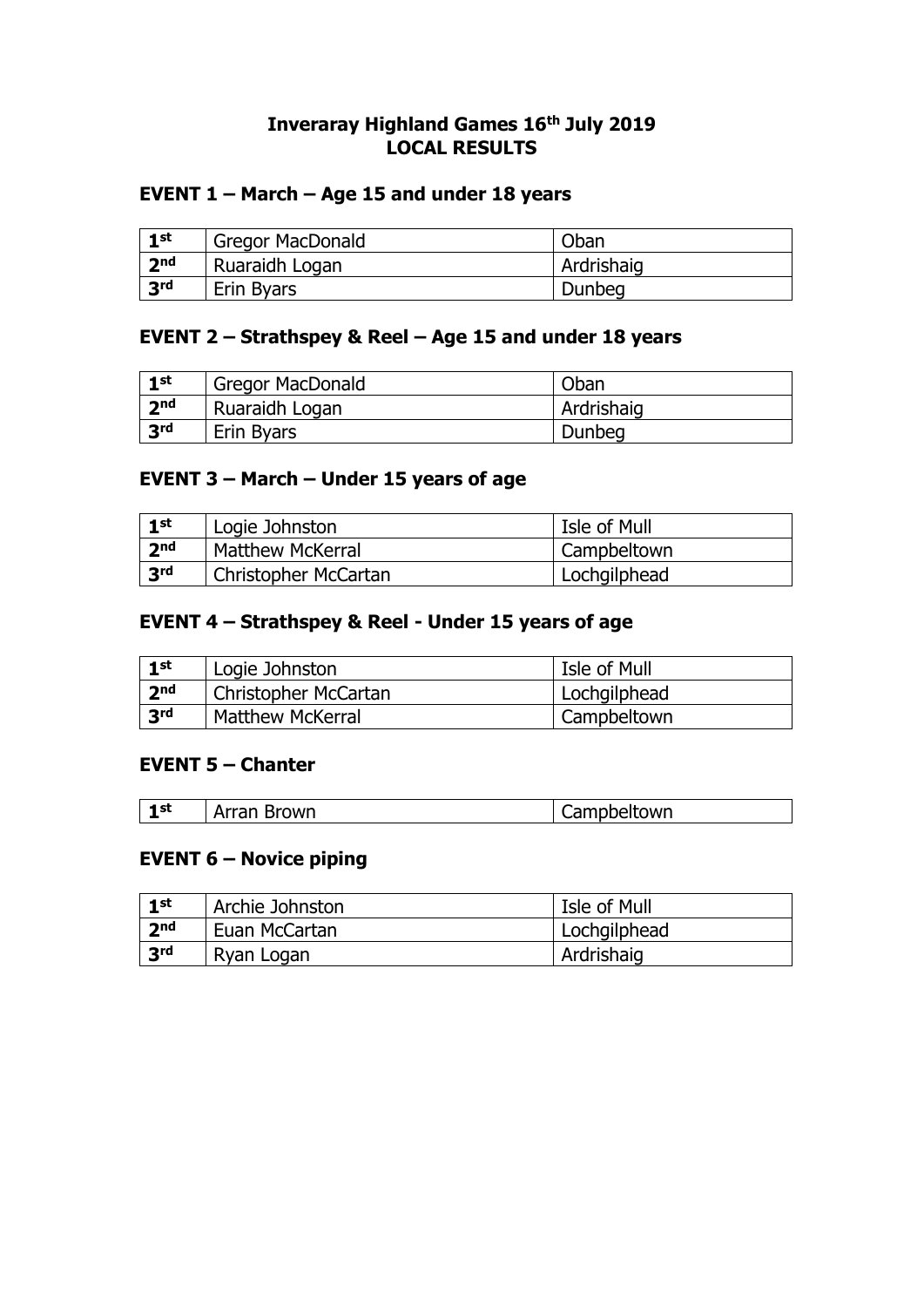### **Inveraray Highland Games 16th July 2019 JUNIOR EVENTS – OPEN**

# **EVENT 7 – March – Under 18 years**

| $1$ st          | <b>Gregor MacDonald</b> | Oban         |
|-----------------|-------------------------|--------------|
| 2 <sub>nd</sub> | Logie Johnston          | Isle of Mull |
| 3 <sup>rd</sup> | Luke Kennedy            | l Strathaven |
| 4 <sup>th</sup> | James Forrest           | Glasgow      |

# **EVENT 8 – Strathspey & Reel – Under 18 years**

| $1$ st          | <b>Gregor MacDonald</b> | Oban         |
|-----------------|-------------------------|--------------|
| 2 <sub>nd</sub> | James Forrest           | Glasgow      |
| 3 <sup>rd</sup> | Luke Kennedy            | Strathaven   |
| 4 <sup>th</sup> | Logie Johnston          | Isle of Mull |

## **EVENT 9 – Piobaireachd – Under 18 years**

| $1$ st          | Luke Kennedy           | l Strathaven |
|-----------------|------------------------|--------------|
| 2 <sub>nd</sub> | Logie Johnston         | Isle of Mull |
| 3 <sup>rd</sup> | Euan Lindsay           | Kilmalcolm   |
| $\mathbf{A}$ th | <b>Thomas McCollum</b> | Deerton, USA |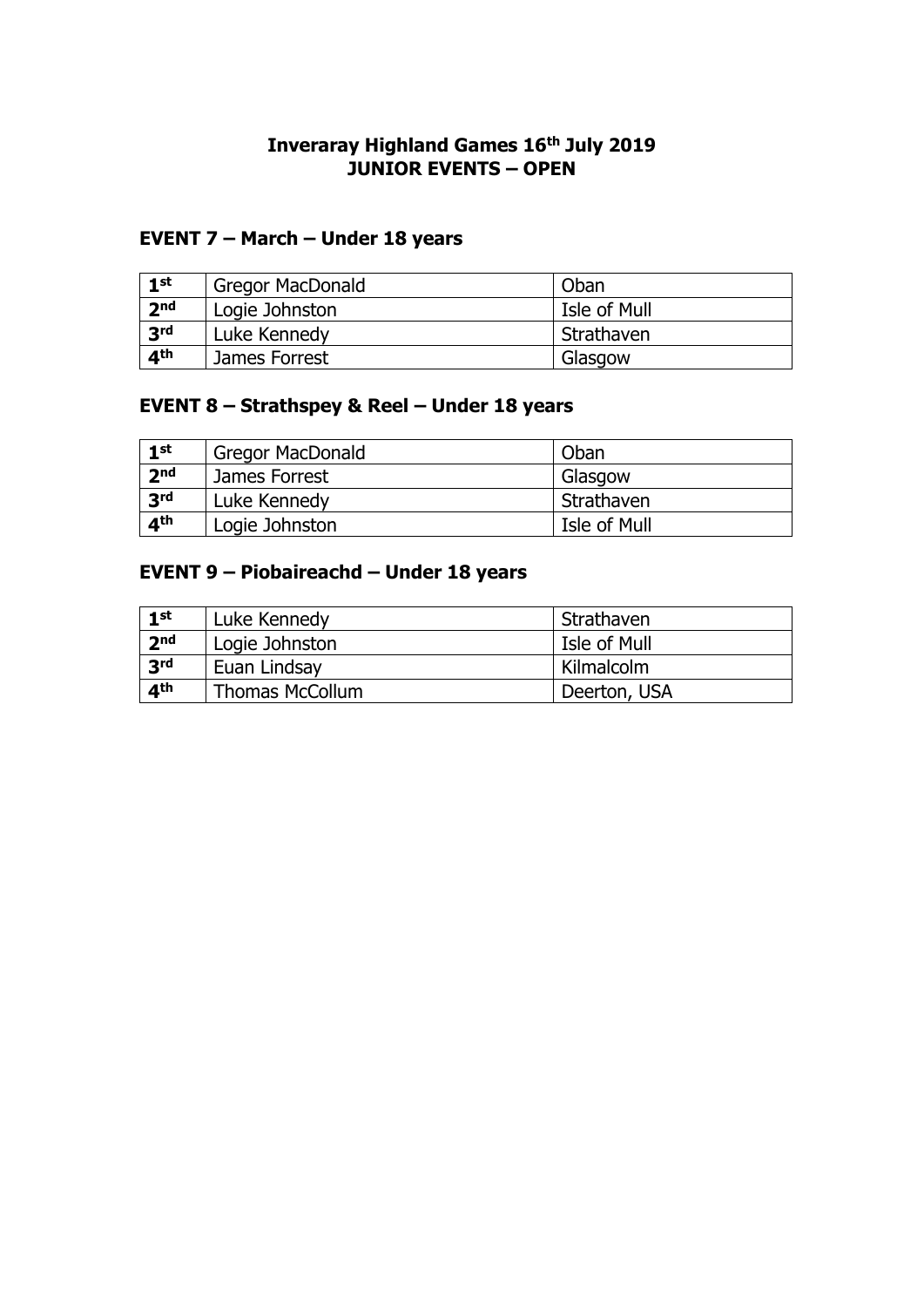### **Inveraray Highland Games 16th July 2019 SENIOR PIPING A GRADE – OPEN**

# **EVENT 10 – Piobaireachd**

| 1 <sup>st</sup> | Cameron MacDougall     | <b>Nigg</b> |
|-----------------|------------------------|-------------|
| 2 <sub>nd</sub> | Jamie Forrester        | Edinburgh   |
| 3 <sup>rd</sup> | Sarah Muir             | Glasgow     |
| 4 <sup>th</sup> | <b>Connor Sinclair</b> | Crieff      |
| 5 <sup>th</sup> | Angus D MacColl        | Benderloch  |
| 6 <sup>th</sup> | Donald MacPhee         | Alexandria  |

## **EVENT 11 – March**

| 1 <sup>st</sup> | Calum Brown            | Aberdeen   |
|-----------------|------------------------|------------|
| 2 <sub>nd</sub> | Alasdair Henderson     | Edinburgh  |
| 3 <sup>rd</sup> | Angus D MacColl        | Benderloch |
| 4 <sup>th</sup> | <b>Connor Sinclair</b> | Crieff     |
| 5 <sup>th</sup> | Ben Duncan             | Edinburgh  |
| 6 <sup>th</sup> | Angus J MacColl        | Benderloch |

# **EVENT 12 – Strathspey & Reel**

| 1 <sup>st</sup> | Alasdair Henderson | Edinburgh     |
|-----------------|--------------------|---------------|
| 2 <sub>nd</sub> | Angus D MacColl    | Benderloch    |
| 3 <sup>rd</sup> | Ben Duncan         | Edinburgh     |
| 4 <sup>th</sup> | Angus J MacColl    | Benderloch    |
| 5 <sup>th</sup> | Sarah Muir         | Glasgow       |
| 6 <sup>th</sup> | James MacKenzie    | Isle of Lewis |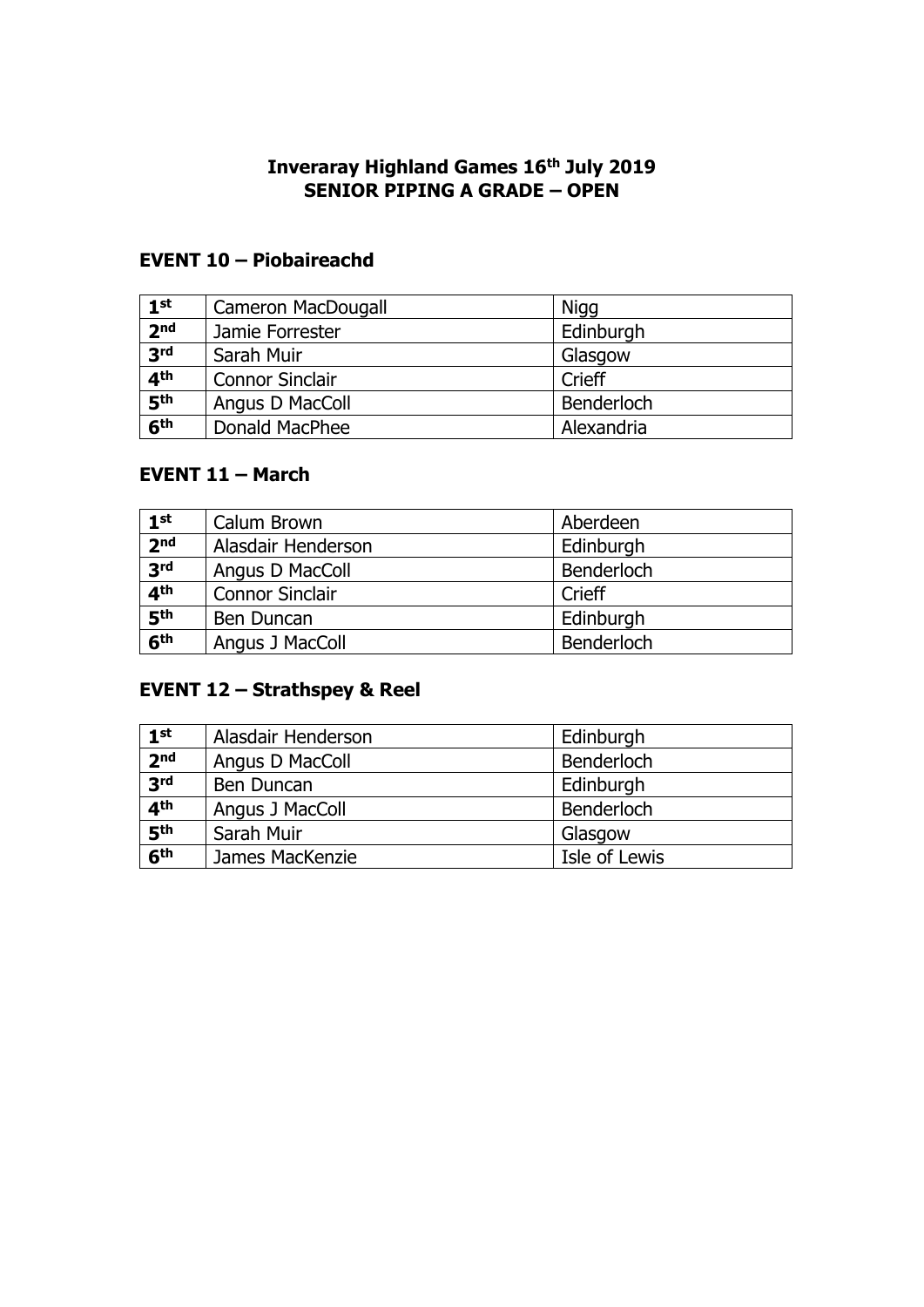### **Inveraray Highland Games 16th July 2019 SENIOR PIPING B GRADE – OPEN**

# **EVENT 13 – Piobaireachd**

| 1 <sup>st</sup> | John Dew                | Glasgow       |  |
|-----------------|-------------------------|---------------|--|
| 2 <sub>nd</sub> | Ben Duncan              | Edinburgh     |  |
| 3 <sup>rd</sup> | <b>Ashely McMichael</b> | Antrim        |  |
| 4 <sup>th</sup> | <b>Willie Rowe</b>      | Menstrie      |  |
| 5 <sup>th</sup> | Lachie Dick             | Edinburgh     |  |
| 6 <sup>th</sup> | Jamie Elder             | Auchtermuchty |  |

# **EVENT 14 – March**

| 1 <sup>st</sup> | Callum Moffat      | Lockerbie     |  |
|-----------------|--------------------|---------------|--|
| 2 <sub>nd</sub> | Callum Wynd        | Dunblane      |  |
| 3 <sup>rd</sup> | Greig Wilson       | Cardenden     |  |
| 4 <sup>th</sup> | John Dew           | Glasgow       |  |
| 5 <sup>th</sup> | Jamie Elder        | Auchtermuchty |  |
| 6 <sup>th</sup> | <b>Ross Miller</b> | Glasgow       |  |

# **EVENT 15 – Strathspey & Reel**

| 1 <sup>st</sup> | Ursa Beckford         | Augusta, USA           |  |
|-----------------|-----------------------|------------------------|--|
| 2 <sub>nd</sub> | Greig Wilson          | Cardenden              |  |
| 3 <sup>rd</sup> | John Dew              | Glasgow                |  |
| 4 <sup>th</sup> | <b>Finlay Cameron</b> | Roy Bridge             |  |
| 5 <sup>th</sup> | <b>Ross Miller</b>    | Glasgow                |  |
| 6 <sup>th</sup> | Jonathon Simpson      | <b>Borrowstounness</b> |  |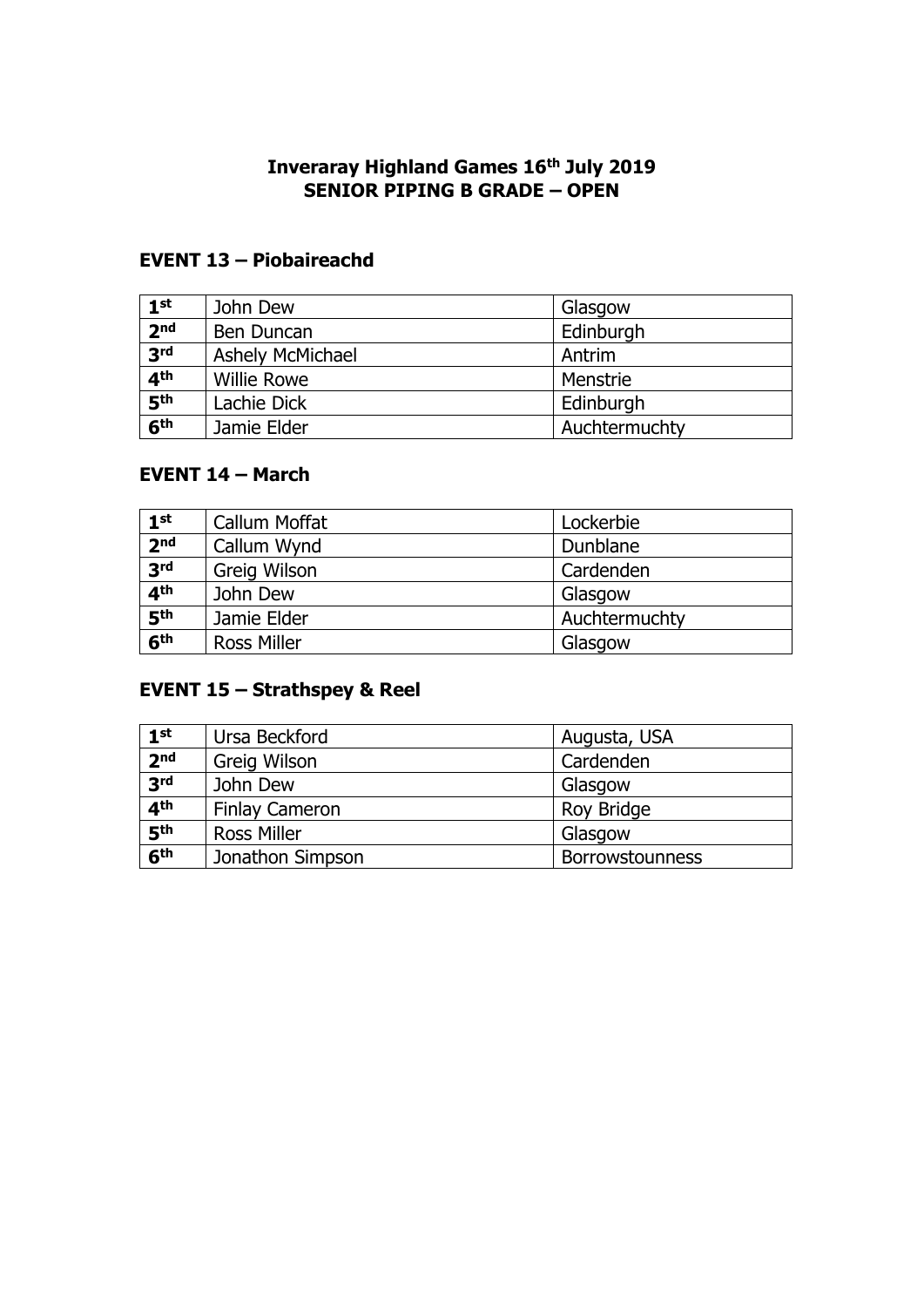### **Inveraray Highland Games 16th July 2019 SENIOR PIPING C GRADE – OPEN**

## **EVENT 16 – Piobaireachd**

| 1 <sup>st</sup>       | <b>Andrew Hutton</b>        | Glasgow   |
|-----------------------|-----------------------------|-----------|
| 2 <sub>nd</sub>       | Gwendale Dage               | Cheadle   |
| 3 <sup>rd</sup>       | <b>Brodie Watson-Massey</b> | Edinburgh |
| 4 <sup>th</sup>       | Angus MacPhee               | Inverness |
| 5 <sup>th</sup> equal | <b>Brian Mulhearn</b>       | Troon     |
|                       | <b>Fraser Allison</b>       | Boguhan   |

## **EVENT 17 – March**

| 1 <sup>st</sup> | <b>Fraser Allison</b>  | Boguhan            |
|-----------------|------------------------|--------------------|
| 2 <sub>nd</sub> | <b>Greg McAllister</b> | Wishaw             |
| 3 <sup>rd</sup> | Ryan Cupples-Menendez  | <b>Newtownards</b> |
| 4 <sup>th</sup> | Anna Smart             | Dunfermline        |
| 5 <sup>th</sup> | Ross Conner            | Campbeltown        |
| 6 <sup>th</sup> | Andrew Bova            | Glasgow            |

## **EVENT 18 – Strathspey & Reel**

| 1 <sup>st</sup> | <b>Greig McAllister</b>     | Wishaw      |
|-----------------|-----------------------------|-------------|
| 2 <sub>nd</sub> | Ross Connor                 | Campbeltown |
| 3 <sup>rd</sup> | <b>Fraser Allison</b>       | Boguhan     |
| 4 <sup>th</sup> | <b>Brodie Watson Massey</b> | Edinburgh   |
| 5 <sup>th</sup> | Rebecca Tierney             | Strathaven  |
| 6 <sup>th</sup> | Connor Jardine              | Airdrie     |